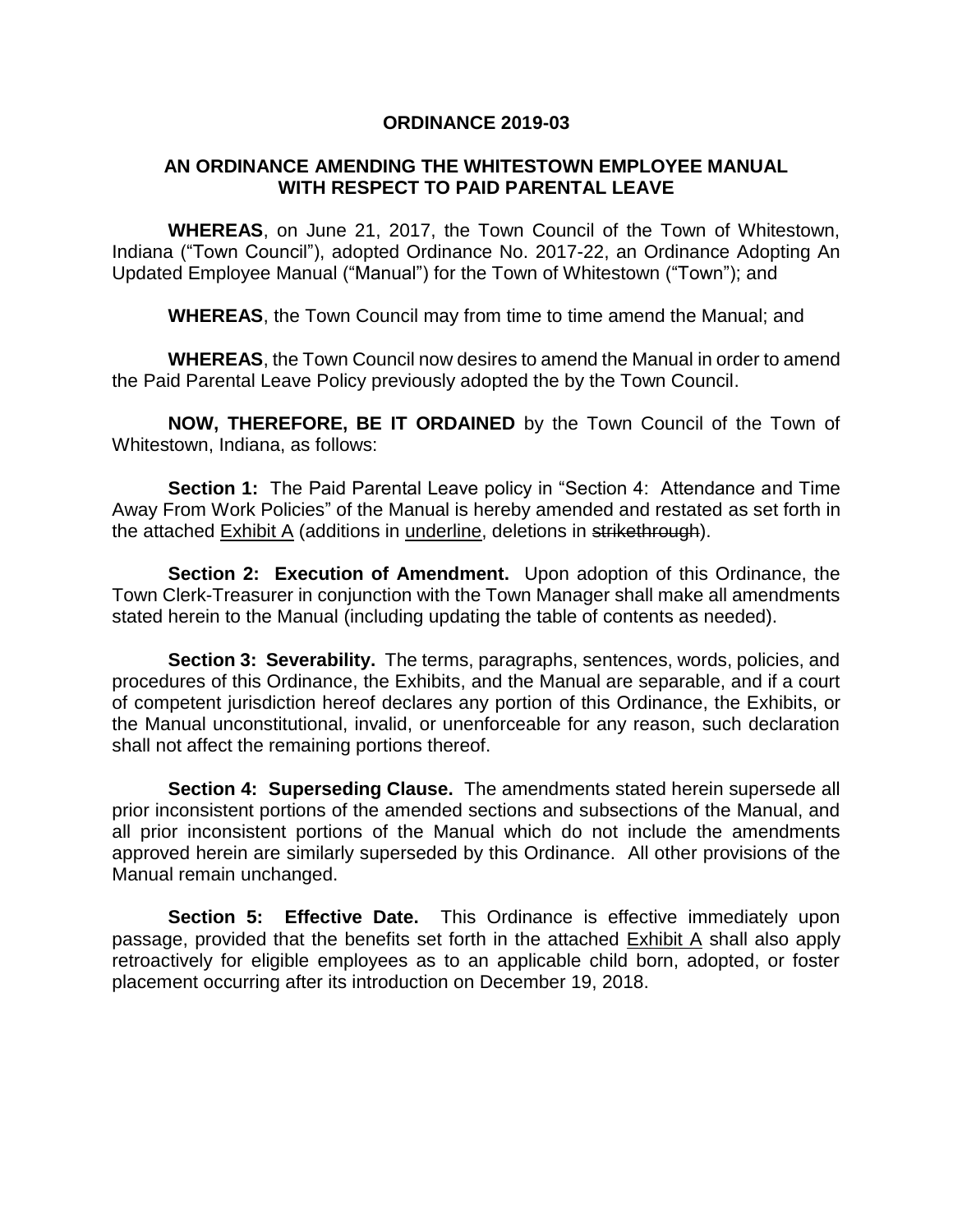Introduced on January 23, 2019, and adopted by the Town Council of the Town of Whitestown, Indiana, on this \_\_\_\_\_ day of \_\_\_\_\_\_\_\_\_\_\_\_\_, 2019.

| THE TOWN COUNCIL OF THE<br>TOWN OF WHITESTOWN, INDIANA | YAY/NAY |
|--------------------------------------------------------|---------|
| Clinton Bohm, President                                |         |
| Susan Austin, Vice-President                           |         |
| <b>Eric Miller</b>                                     |         |
| <b>Kevin Russell</b>                                   |         |
| Jeffrey Wishek                                         |         |

## **ATTEST:**

Matt Sumner, Clerk-Treasurer Town of Whitestown, Indiana

\_\_\_\_\_\_\_\_\_\_\_\_\_\_\_\_\_\_\_\_\_\_\_\_\_\_\_\_\_

3570709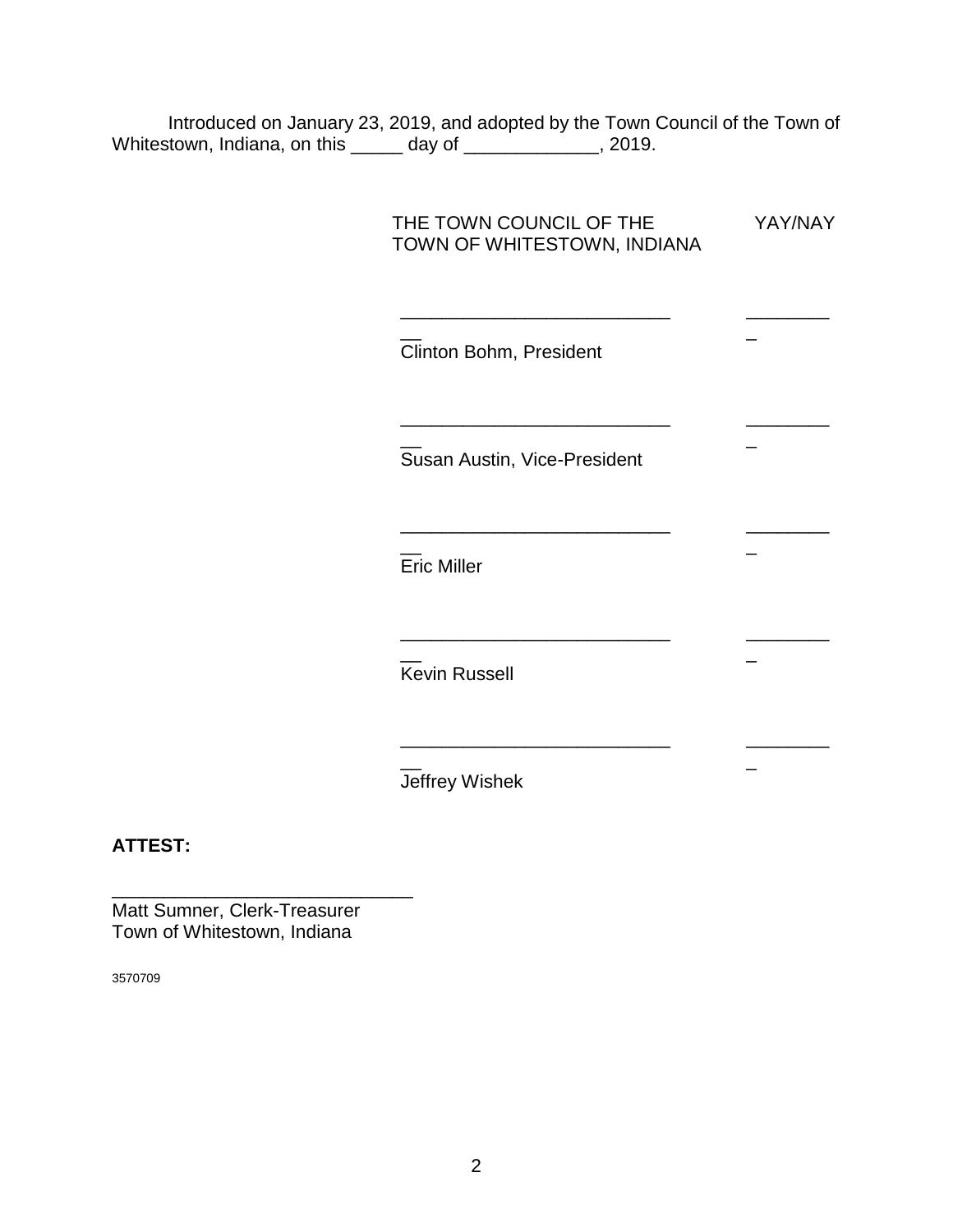# **Exhibit A**

## **Paid Parental Leave**

Full-time employees who have been employed by the Town for at least one (1) year in full-time status and who become parents through birth, adoption, or foster care, will be eligible for a defined period of paid Parental Leave per calendar year for the care of the child after birth or adoption or foster placement. Paid Parental Leave is a one-time benefit per child, must be taken immediately within ninety (90) days after the birth or placement of the child when eligible, and where eligible may only be used up to not be used beyond the maximum amount per year (regardless of number of children).

An employee (except for public-safety shift employees, who are separately addressed below) who is the child's primary caregiver will be provided up to six (6) weeks of paid Parental Leave per calendar year under this policy. A secondary caregiver will be provided up to two (2) weeks of paid Parental Leave per calendar year. However, if both parents work for the Town they will be limited to a combined total of up to six (6) weeks paid Parental Leave per calendar year.

A Fire Department shift employee who is the child's primary caregiver will be provided up to ten (10) shift days (*i.e*., 24-hour shifts) of paid Parental Leave per calendar year under this policy. A Fire Department shift employee who is the child's secondary caregiver will be provided up to five (5) shift days of paid Parental Leave per calendar year. However, if both parents work for the Town they will be limited to a combined total of up to ten (10) shift days of paid Parental Leave per calendar year.

A Police Department shift employee who is the child's primary caregiver will be provided up to twenty-one (21) shift days (*i.e*., 12-hour shifts) of paid Parental Leave per calendar year under this policy. A Police Department shift employee who is the child's secondary caregiver will be provided up to seven (7) shift days of paid Parental Leave per calendar year. However, if both parents work for the Town they will be limited to a combined total of up to twenty-one (21) shift days of paid Parental Leave per calendar year.

For purposes of this policy, the primary caregiver is the person who regularly provides the child with the majority of his or her care during the entire period of the paid Parental Leave rather than, for example, a stay-home parent or grandparent. A parent who is not a primary caregiver is considered a secondary caregiver for purposes of this policy provided he or she actually takes care of the child. The Town reserves the right to determine in its sole discretion whether an employee is considered a primary or secondary caregiver for purposes of this policy.

An employee is only eligible for paid Parental Leave one time for any child. The paid Parental Leave must be taken immediately in full (to the extent taken) with ninety (90) days after the birth or placement of the child and must be taken consecutively in full day increments.